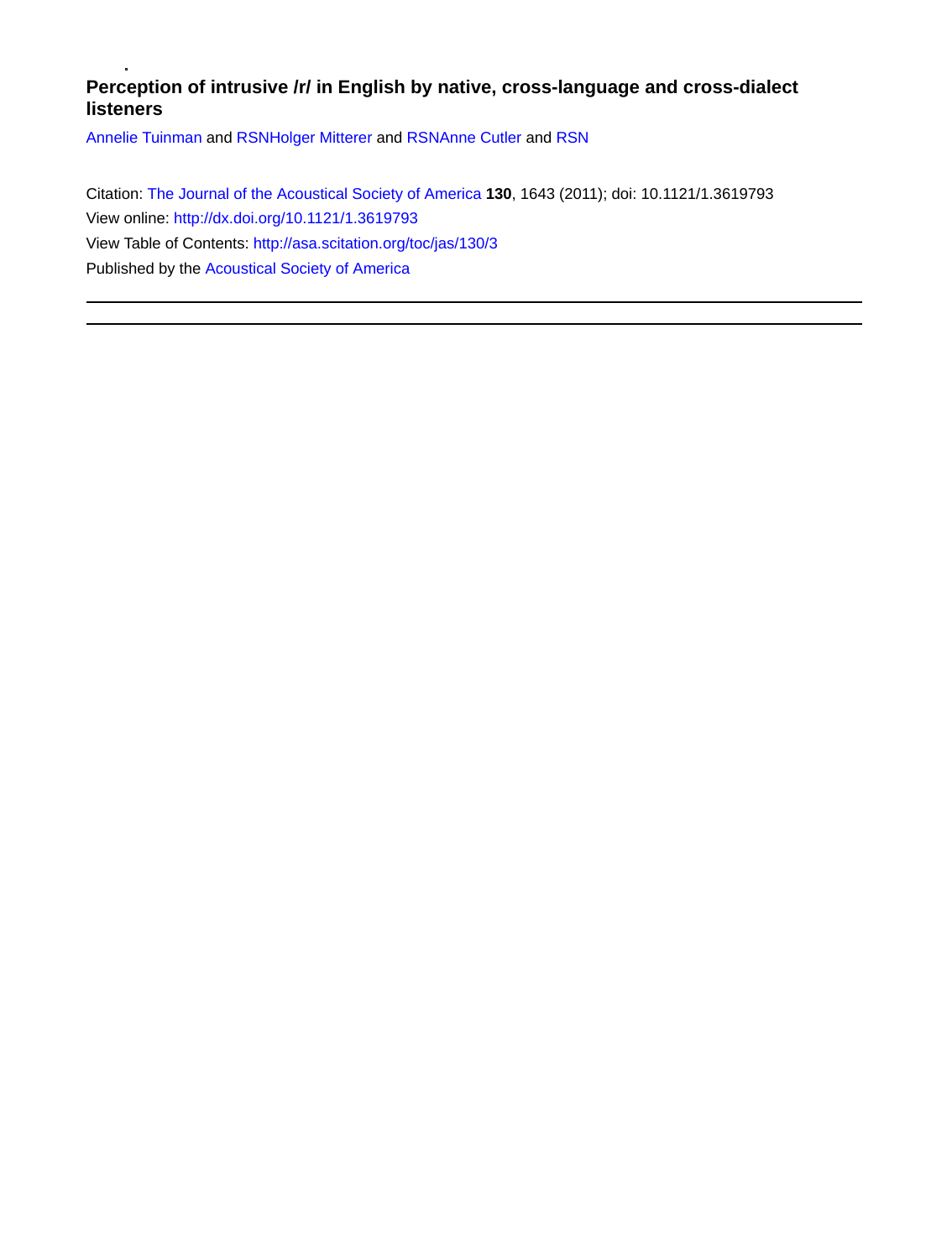# Perception of intrusive /r/ in English by native, cross-language and cross-dialect listeners

#### Annelie Tuinman<sup>a)</sup>

Donders Institute for Brain, Cognition and Behaviour, Radboud University Nijmegen, P.O. Box 9104, 6500 HE Nijmegen, The Netherlands

## Holger Mitterer

Max Planck Institute for Psycholinguistics, P.O. Box 310, 6500 AH Nijmegen, The Netherlands

Anne Cutler<sup>a),b)</sup>

MARCS Auditory Laboratories, University of Western Sydney, Locked Bag 1797, Penrith South, NSW 2751, Australia

(Received 18 October 2009; revised 5 May 2011; accepted 3 July 2011)

In sequences such as law and order, speakers of British English often insert /r/ between law and and. Acoustic analyses revealed such "intrusive" /r/ to be significantly shorter than canonical /r/. In a 2AFC experiment, native listeners heard British English sentences in which /r/ duration was manipulated across a word boundary [e.g., *saw (r)ice*], and orthographic and semantic factors were varied. These listeners responded categorically on the basis of acoustic evidence for  $/r/$  alone, reporting ice after short /r/s, rice after long /r/s; orthographic and semantic factors had no effect. Dutch listeners proficient in English who heard the same materials relied less on durational cues than the native listeners, and were affected by both orthography and semantic bias. American English listeners produced intermediate responses to the same materials, being sensitive to duration (less so than native, more so than Dutch listeners), and to orthography (less so than the Dutch), but insensitive to the semantic manipulation. Listeners from language communities without common use of intrusive  $|r|$ may thus interpret intrusive /r/ as canonical /r/, with a language difference increasing this propensity more than a dialect difference. Native listeners, however, efficiently distinguish intrusive from canonical  $\vert r \vert$  by exploiting the relevant acoustic variation.  $\odot$  2011 Acoustical Society of America. [DOI: 10.1121/1.3619793]

PACS number(s): 43.71.Hw, 43.71.Es [RSN] Pages: 1643–1652

#### I. INTRODUCTION

Margaret Thatcher's legendary nickname Laura Norder not only reflected her political preferences, but also the fact that, like most of her compatriots, she pronounces law and order with an intrusive /r/ between law and and. Most British English dialects are nonrhotic, i.e., they have the phonotactic constraint whereby /r/ can occur in word onsets but not at the end of words; thus the /r/ in real /ril/ is pronounced but the  $\frac{r}{r}$  in a citation-form utterance of *hear*  $\frac{r}{r}$  is not, even though the spelling of *hear* ends with the letter  $r$ .

A pronounced word-final /r/ does appear in British English, for instance when a word such as hear precedes another word beginning with a vowel (e.g., hear it is spoken as /hiarit/). This is known as "linking  $\langle r \rangle$ ." A pronounced  $\langle r \rangle$ also appears in the similar effect known as "intrusive /r/," whereby  $\frac{r}{\pi}$  may be inserted after a nonhigh vowel (e.g.,  $\varphi$ , a, O, or diphthongs ending in [@]) and before a vowel-initial word ([Giegerich, 1992;](#page-10-0) [Cruttenden and Gimson, 1994](#page-10-0)). Both of these expressions of /r/ result from so-called connected speech processes. As the law and order case illustrates, an

intrusive /r/ can be reinterpreted as a syllable onset (the default realization of /r/ in British English). This is more likely to happen with intrusive than with linking  $\langle r \rangle$ , given that intrusive /r/ has no reflection in spelling, whereas the spelling offers a source for a spoken linking /r/.

Connected speech processes feature in all languages, as far as is known, and their effects have not been ignored by speech perception research. It is clear from many recent studies that native listeners are able to derive the correct interpretations of utterances in which such processes have in some way altered the canonical pronunciation that a word sequence might otherwise receive (e.g., [Spinelli](#page-10-0) *et al.*, 2003; [Mitterer](#page-10-0) et al., 2006a; [Mitterer and Ernestus, 2006;](#page-10-0) [Connine](#page-10-0) [et al.,](#page-10-0) 2008, for liaison in French, assimilation in Hungarian, /t/ reduction in Dutch, and schwa deletion in American English, respectively). In some cases it has been established which acoustic cues are exploited to this end (e.g., liaison consonants are systematically shorter than canonically realized consonants, and listeners base interpretations of otherwise ambiguous sequences such as trop artisan versus trop partisan on this durational difference; [Spinelli](#page-10-0) et al., 2003).

No such evidence is as yet available for the case of intrusive /r/, however, and the first aim of the current study is to redress this omission. A prior report suggests that intrusive and canonically pronounced /r/ differ acoustically ([Cruttenden](#page-10-0) [and Gimson, 1994\)](#page-10-0); we test for the presence of such acoustic

a)Also at: Max Planck Institute for Psycholinguistics, P.O. Box 310, 6500 AH Nijmegen, The Netherlands.

b)Author to whom correspondence should be addressed. Electronic mail: Anne.Cutler@mpi.nl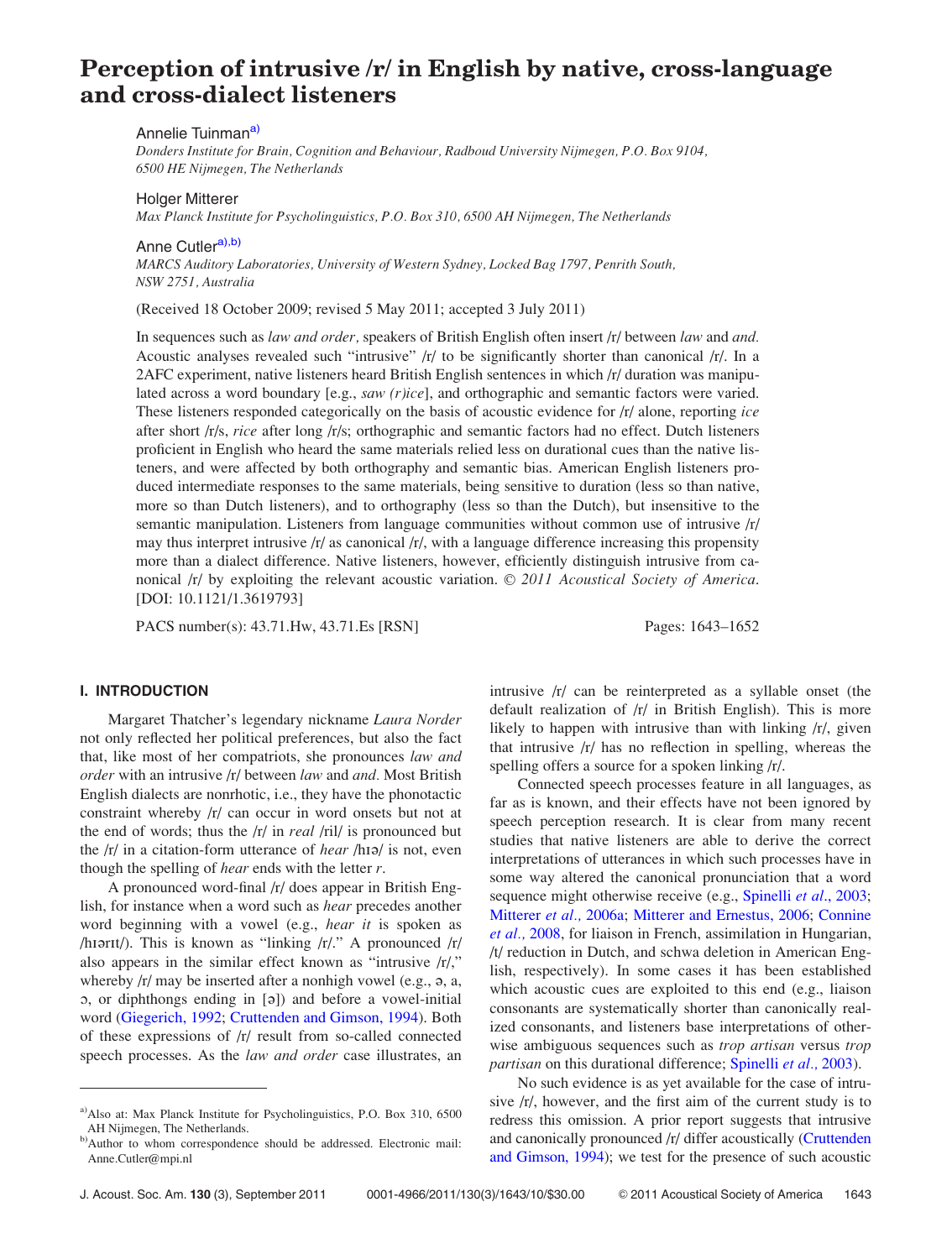differences in production, and examine in our first perceptual experiment whether native listeners make use of these acoustic parameters in interpreting a realized /r/ as intrusive (saw ice) versus canonical (saw rice).

In a second perceptual test we present the same acoustically manipulated materials to proficient users of English as a second language (L2), whose exposure to English is predominantly to the British variety, but in whose native language, Dutch, /r/ is pronounced word-finally and no connected speech process resembles intrusive /r/. Finally, our third perception test examines the responses, again to the same materials, of speakers of American English, i.e., native speakers of the target language English, who will have been exposed to varying varieties of this language, including some nonrhotic varieties with intrusive /r/, but who are not themselves native users of the British variety.

The processing of speech input by L2 listeners has been widely researched, with particular attention to the consequences of inventory differences between languages (e.g., [Polka,](#page-10-0) [1995](#page-10-0); [Guion](#page-10-0) et al., 2000; Best [et al.,](#page-10-0) 2001); without doubt the most well-known and well-studied such inventory mismatch is the English /r/-/l/ contrast for Japanese listeners, (e.g., [Underbakke](#page-10-0) et al., 1988; [Bradlow](#page-10-0) et al., 1997; [Ingram and](#page-10-0) [Park, 1998,](#page-10-0) [Cutler](#page-10-0) et al., 2006). Speech processing by listeners with a different dialect of the same language has received somewhat less research attention, but recent studies have documented challenges presented by this less radical mismatch also. [Sumner and Samuel \(2009\),](#page-10-0) for instance, found that speakers of a General American dialect can have problems in recognizing words produced with a New York accent, [Floccia](#page-10-0) et al. (2006) likewise found an initial processing cost for a different dialect in word recognition tasks, and [Otake](#page-10-0) [and Cutler \(1999\)](#page-10-0) found that cross-dialect perception of Japanese words exhibited lower sensitivity to information in the signal  $(d')$  and a higher degree of bias  $(\beta)$  toward lexical knowledge. Cross-dialect difficulties in phoneme perception, however, seem to be of lesser magnitude than cross-language difficulties. Cutler et al. [\(2005\)](#page-10-0) asked Australian, American, and Dutch listeners to identify American English vowels in meaningless CV and VC syllables, and found that overall, the Australian and American listeners performed equally well, although the Australians were systematically affected by the tendency to greater vowel tenseness in their native dialect (reporting, for example,  $/2/$  as  $/4/$  more than vice versa). The Dutch listeners' overall performance, however, was significantly worse, suggesting that language differences have greater consequences than dialect differences for the perception of phonemes.

In neither the cross-language nor the cross-dialect case has there been substantial attention to the processing of connected speech phenomena. We found one cross-dialect study of cues to syntactic structure, namely, palatalization and intervocalic flapping in American English [\(Scott and Cutler,](#page-10-0) [1984\)](#page-10-0), and one cross-language study of a word-level process in French ([Darcy](#page-10-0) et al., 2007). In the former study, British English listeners failed to use cues used by American English listeners, while in the latter study, compensation for consonant-to-consonant voicing assimilation—which occurs in French, but not in English—was observed in native French listeners and also, to a lesser degree, in English learners of French (note, however, that general auditory processes con-tribute to this compensation; [Mitterer](#page-10-0) *et al.*, 2006a,b).

The present study, then, addresses the /r/-insertion found in nonrhotic British English and how it is perceived, by native listeners and by listeners with another language or another dialect. This insertion process induces acoustic evidence for /r/ that cannot be attributed to an underlying or orthographic representation. On the basis of the above literature summary we can make certain, albeit cautious, predictions of our likely results.

First, studies of native listeners' processing of other connected speech phenomena suggest that our British English listeners should be able to make effective use of whatever acoustic cues there are that distinguish intrusive from canonical /r/. That is, if we succeed in establishing the presence of the acoustic differences predicted by [Cruttenden and Gimson](#page-10-0) [\(1994\),](#page-10-0) and manipulate these differences along a continuum from one type of /r/ to the other, the native listeners' responses should essentially track our manipulation.

Second, based on L2 listening studies with phonetic segments, we predict that our cross-language listeners will not succeed in matching this native sensitivity. The /r/ insertion process is, as noted, unknown in Dutch. Dutch dialects ex-hibit conspicuous variation in the way /r/ is produced [\(van](#page-10-0) [de Velde, 1996;](#page-10-0) [van Bezooijen, 2005\)](#page-10-0), but no dialect is nonrhotic in the way British English is. There is thus no scope in Dutch for either linking  $\frac{r}{r}$  or intrusive  $\frac{r}{r}$ . In the three cases meer ("more"), meer tijd ("more time") and meer appels ("more apples") the final /r/ in meer is pronounced, and in no variety of Dutch is  $|r|$  ever inserted in contexts such as na appels "after apples" [\(Giegerich, 1992](#page-10-0); [Gussenhoven and](#page-10-0) [Broeders, 1997](#page-10-0); [Collins and Mees, 1999](#page-10-0)). For these listeners we predict that exposure will be, as in the phoneme perception cases, of little relevance. The target English pronunciation taught in Dutch schools and universities is actually British English (see, e.g., [Gussenhoven and Broeders, 1997;](#page-10-0) [Collins and Mees, 1999](#page-10-0)), and British radio and television can be received in all households; note further that foreignlanguage productions shown on Dutch television channels are subtitled, never dubbed. Despite this opportunity for wide exposure, Dutch listeners consistently fail to distinguish minimal word pairs in English as a result of phoneme inventory mismatches ([Weber and Cutler, 2004](#page-10-0); [Broersma](#page-10-0) [and Cutler, 2011](#page-10-0)), and we predict that the /r/-insertion process will also mismatch with the L1 expectations to an extent that these listeners' identification responses will differ significantly from those of the native listeners.

Third, on the basis of the existing small sample of interdialectal studies we predict that the cross-dialect listeners should at least outperform the cross-language listeners. As noted above, vowel inventory mismatches across dialects have a lesser effect on vowel identification than mismatches across languages, and the word processing effects reported by [Sumner and Samuel \(2009\)](#page-10-0), [Floccia](#page-10-0) et al. (2006) and [Otake and Cutler \(1999\)](#page-10-0) were all of lesser magnitude than the comparable cross-language interference effects (e.g., [Ingram and Park, 1998](#page-10-0); [Broersma and Cutler, 2011\)](#page-10-0); further, the cross-dialect disadvantage in the Floccia et al. study was in fact only temporary.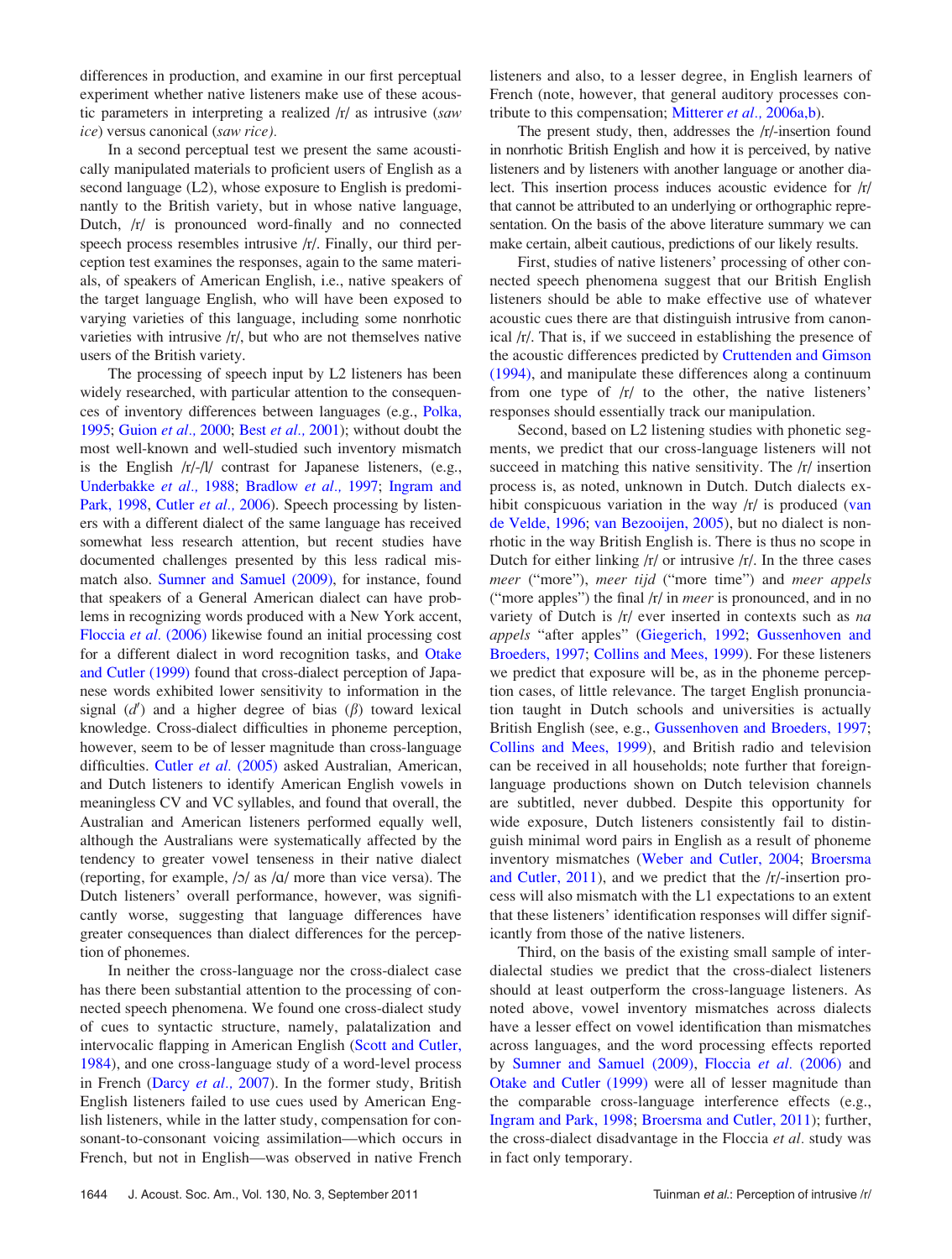Moreover, opportunity for exposure may be more relevant in the case of varieties of the same language than in the case of different languages, since there is evidence for rapid perceptual adaptation across varieties [\(Evans and Iverson,](#page-10-0) [2004](#page-10-0)). Our American listeners were tested in Philadelphia, where a rhotic variety is the norm. Most dialects of American English are rhotic (i.e., the /r/ in more is always pronounced in the English translation equivalents of the above Dutch utterances: more, more time, more apples). These varieties are unlikely to exhibit intrusive /r/ even in casual speech, as a complete search of the Buckeye corpus of conversational speech (Pitt *et al.*, 2007) revealed. We isolated from this corpus all 4698 instances in which /r/-insertion would be possible between a word ending in a non-high vowel followed by a vowel-initial word (the licit context for the British English process). In none of these is there /r/-insertion. In three cases, /r/ is transcribed at the word boundary, but this always stems from the words involved rather than from insertion (e.g., "camera either" produced as "camreither").

However, some US dialects are nonrhotic (these are said to show "r-dropping" i.e., are distinguished from the rhotic majority, while British varieties that are rhotic are likewise distinguished from the local nonrhotic majority by being referred to as "r-pronouncing," e.g., [Wolfram and Schilling-](#page-10-0)[Estes, 2006\)](#page-10-0). These would show a British-like pattern whereby *more* would have no /r/, *more apples* a (linking) /r/, and saw apples possibly an intrusive /r/. Note that even the Boston accent, perhaps the most widely referred-to nonrhotic US variety, is moving toward rhoticity ([Wells, 1982](#page-10-0); [Trudg](#page-10-0)[ill, 1986;](#page-10-0) [Irwin and Nagy, 2007](#page-10-0)). Nevertheless, American listeners are likely to have heard nonrhotic varieties both of American English, and, via the media at least, of British English. This may even suffice to support performance parallel to that of the British native listeners.

At issue in our study is the extent to which listeners report the presence of a phonetic segment /r/ in materials varying in amount of acoustic evidence for intrusive versus canonical /r/ at a word boundary. Given that we predict that at least one listener group could have difficulty exploiting our acoustic manipulation, we incorporate further variation in the materials as a basis for comparison with the acoustic /r/ evidence. Previous reports suggest that non-native listeners may rely to a greater extent than native listeners on both orthographic information [\(Escudero](#page-10-0) et al., 2008) and semantic information [\(Bradlow and Alexander, 2007\)](#page-10-0). Thus we vary orthographic support for a final /r/ (i.e., we contrast the word more versus the word saw before the boundary) and semantic support for a canonical /r/ interpretation (we compare a context weakly favoring rice after the boundary with a context offering no such support). For each listener group we then compare whether their responses are based on acoustic evidence alone, or take account of orthographic and semantic factors as well.

#### II. ACOUSTIC ANALYSES

#### A. Materials

We created 27 pairs of English sentences contrasting an onset and an intrusive /r/. An example sentence is "And then Emma (r) ejected the cassette." In all pairs, a member of a minimal pair such as eject/reject followed a word ending on a low vowel (e.g., Emma). Trivially, the r-initial member of the pair in the sentence will trigger pronunciation of an /r/. More importantly, the vowel-initial member of the pair together with the preceding low vowel (in this case, the last vowel of Emma) creates a context in which intrusive /r/ can appear. The sentences are listed in the Appendix.

A list was constructed in which all sentences occurred, in random order and, to obscure the purpose of the study, interspersed among 208 filler sentences. The list was recorded by a female native speaker of British English from the London area who normally produces intrusive /r/s in her casual speech. Each crucial sentence with /r/ was recorded at least twice. Further repetition was required for any token produced with hesitation. The complete data set for acoustic analysis contained 127 tokens: 72 sentences with an /r/-initial word, 55 with a vowel-initial word. One /r/-initial word was preceded by an intake of breath and was not measured. Of the 55 tokens with vowel-initial words, three contained an intervocalic glottalization. The remaining 52 contained an intrusive /r/.

#### B. Measurements and discussion

We measured both the duration of each intrusive or onset /r/, and the decrease in intensity from the vowel preceding  $\frac{r}{r}$  to the lowest point in the  $\frac{r}{r}$ . All  $\frac{r}{r}$  tokens were measured by the first author and one token of each sentence was also measured by the second author as a reliability check. The correlation between the two measurements was high (duration:  $r = 0.72$ ; intensity difference:  $r = 0.95$ ). All measurements are listed in the Appendix.

Both predicted differences appeared in this speaker's productions. Overall, onset  $/r/s$  were longer  $[F(1,124)]$  $= 8.74$ ,  $p < 0.01$ ]; the measured onset /r/s were on average 89 ms, while the intrusive /r/s averaged 69 ms. Onset /r/s also displayed a larger intensity decrement from the preceding vowel to the lowest point  $[F(1,124) = 10.79, p < 0.01]$ ; the mean intensity decrement for onset /r/s was 7.9 dB, and for intrusive /r/s 2.2 dB.

To ascertain the potential usefulness of these patterns for listeners, we calculated a power estimate, the Cohen's d difference score (mean difference divided by standard deviation; Cohen, 1992). Values of Cohen's d above 0.8 are held to indicate a large effect size. Cohen's d for the durational difference was 1.6, and for the intensity decrement 1.9. Thus these measured differences between onset and intrusive /r/s have an effect size that is sufficiently large to support potential perceptual use by listeners. Whether listeners—native and non-native—can indeed distinguish between the two types of /r/ on the basis of acoustic evidence was then tested in perception experiments, using a 2AFC task.

#### III. PERCEPTION EXPERIMENTS

#### A. Participants

The three perception experiments involved respectively 18 native speakers of British English recruited from the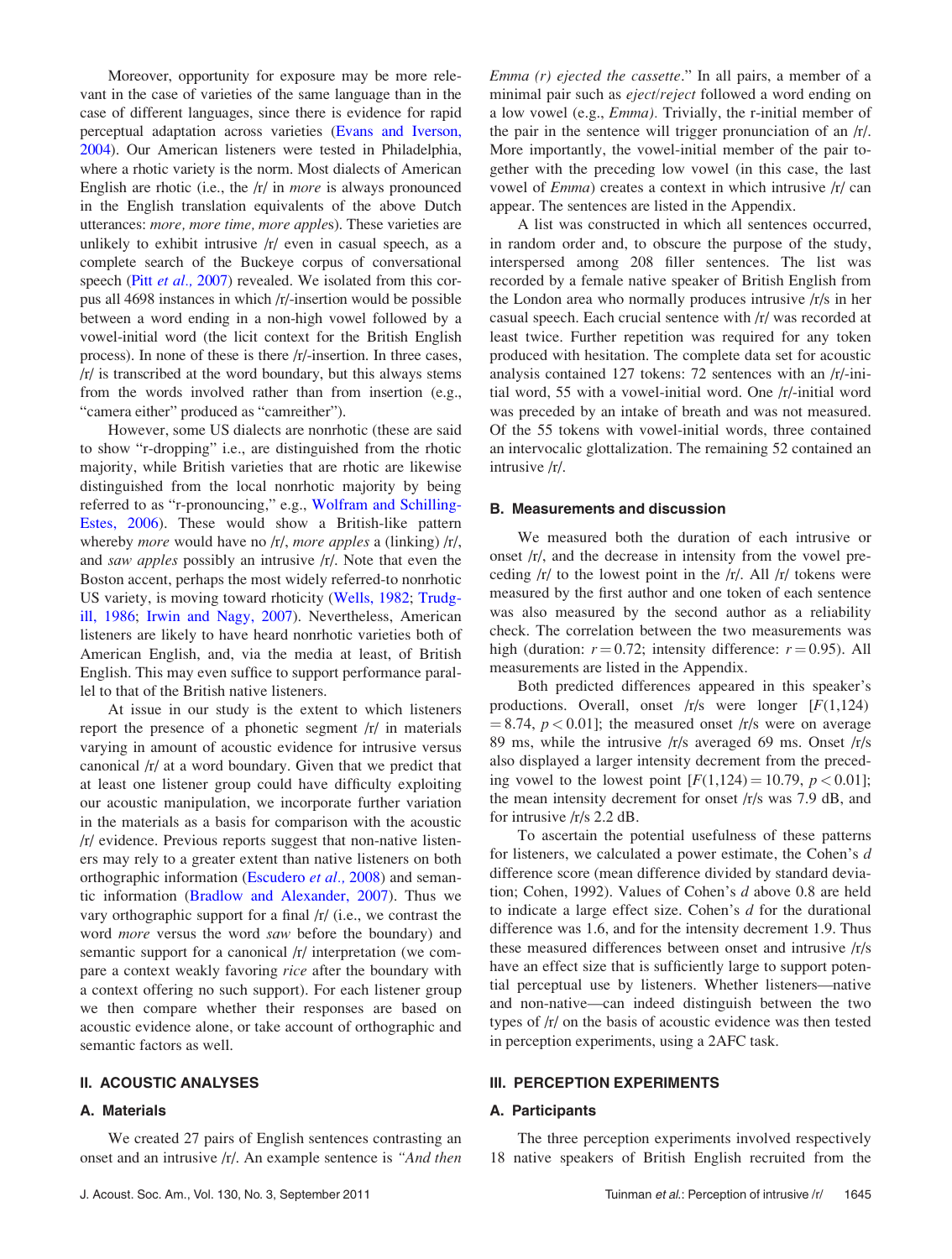participant pool of the Laboratory of Experimental Psychology of the University of Sussex, 18 native speakers of Dutch from the Max Planck Institute participant pool, and 14 native speakers of American English from the participant pool of the Institute for Research in Cognitive Science of the University of Pennsylvania. None reported any hearing impairment. All were volunteers and were paid a small fee for their participation. The Dutch participants had a high level of proficiency in English as a second language; on average, they had received seven years of English instruction in primary and secondary education.

# B. Materials

Four experimental sentence frames (see Table I) were constructed, crossing an orthographic bias with a semantic bias for the perception of /r/. In each sentence token presented in the perception tests, listeners' task was to judge whether they heard *ice* or *rice*.

The orthographic factor contrasted the words saw versus more preceding the target word (r)ice. As the phrase more ice includes an  $/r/$  in the spelling, a perceived  $/r/$  in the speech signal can be attributed to more, while in the case of saw ice, an  $\vert r \vert$  sound cannot be ascribed to spelling. An orthographic bias should therefore manifest itself in terms of more reports of *rice* after saw than after *more*.

The semantic manipulation contrasted sentence frames with the context the social worker and given to the poor versus frames with the little girl and given to her brother. To ascertain the extent of the bias, 15 native speakers of Dutch and 16 native speakers of English (5 Australasian, 3 British, 8 US) rated the acceptability of the words *ice* and *rice* in four (written) sentence contexts, on a seven-point scale. The contexts were constructed by crossing the two frames with the two adjectives extra or more before the critical word. An analysis of variance (ANOVA) with sentence subject (girl, social worker), adjective (extra, more) and object (ice, rice) as independent variables revealed similar patterns for the two language groups. For neither group was there a significant effect of adjective  $(F<1$  for Dutch speakers, F  $[1,15] = 4.1$ ,  $p > 0.05$  for English speakers), nor did this factor interact with other factors (Fs  $[1,14] < 3$ ,  $pMin > 0.1$ ; Fs  $[1,15] < 4$ ,  $pMin = 0.07$ ; that is, the ratings were unaffected by whether the sentence referred to *extra* or *more* ( $r$ )*ice*. However, there was for both groups a significant interaction of the subject and object factors (F  $[1,14] = 74.1$ , p < 0.001; F  $[1,15] = 27.3$ ,  $p < 0.001$ ), with higher ratings for *rice* (6.5 for Dutch speakers, 6.6 for English speakers) than for ice (2.9, 3.8) when social worker was the subject, but no significant preference for either object (rice: 5.4, ice: 5.9 for Dutch speakers, rice: 6.1, ice: 5.7 for English speakers) when girl was the subject. The *social worker* sentences were thus assumed to be somewhat biased to rice rather than ice, while the little girl sentences were unbiased. A cross-group analysis revealed the semantic bias effect to be stronger for the Dutch than for the English group (F  $[1,29] = 6.5$ , p < 0.05).

Although our acoustic measurements showed that both the duration of /r/ and the intensity drop from vowel to /r/ differed across intrusive versus canonical cases, intensity and duration trade off for perception of events shorter than 200 ms [\(Coren](#page-10-0) et al., 1994, pp. 234–235). This means that within this range, altering duration of an intensity drop has the same perceptual effect as altering the extent of the intensity drop. For this reason, we chose to vary our materials along a single parameter, namely, duration.

To implement the acoustic manipulation, we constructed our sentences using MBROLA ([Dutoit](#page-10-0) et al., 1996), a speech synthesizer based on diphone concatenation. The same female native speaker of British English who produced the materials for the acoustic measurements served as a model. This speaker first recorded the four sentence frames in Table I several times. The most fluent recordings without hesitations were chosen as the model sentences. The durations of all segments and the course of the pitch contour of each sentence were measured. These measurements were then used to create synthetic tokens of the same sentences, with MBROLA taking as input the list of phonemes plus prosodic information (phoneme durations, pitch contour) to produce speech samples. Four native British listeners then judged these output tokens and further improved them by adjusting the phoneme durations and pitch contour to render them even more natural. Final versions were then created in which all constant portions were identical in duration across the four sentences. Thus every occurrence of saw had exactly the same duration in each sentence, and so did every occurrence of more. Similarly, the duration of the phonemes /ai/ and /s/ was constant in all versions of (r)ice. The only nonconstant parameter was the duration of /r/; this varied from 25 ms to 121 ms in seven quadratic steps (see Fig. [1](#page-5-0)). This range of durations ran from somewhat longer than the shortest of our speaker's measured tokens of intrusive /r/ at 10 ms, to somewhat shorter than her longest measured canonical /r/ at 128 ms.

#### C. Design and procedure

There were three independent variables: (1) the duration of  $/r/$  at the critical word boundary; (2) the orthographic

TABLE I. Sentence materials.

|                       |                                                                | Orthography                                              |  |
|-----------------------|----------------------------------------------------------------|----------------------------------------------------------|--|
| Semantic Context      | <i>Ice</i> bias                                                | Rice bias                                                |  |
| Less <i>rice</i> bias | The little girl saw more ice/<br>rice was given to her brother | The little girl saw ice/rice<br>was given to her brother |  |
| More <i>rice</i> bias | The social worker saw more<br>ice/rice was given to the poor   | The social worker saw ice/<br>rice was given to the poor |  |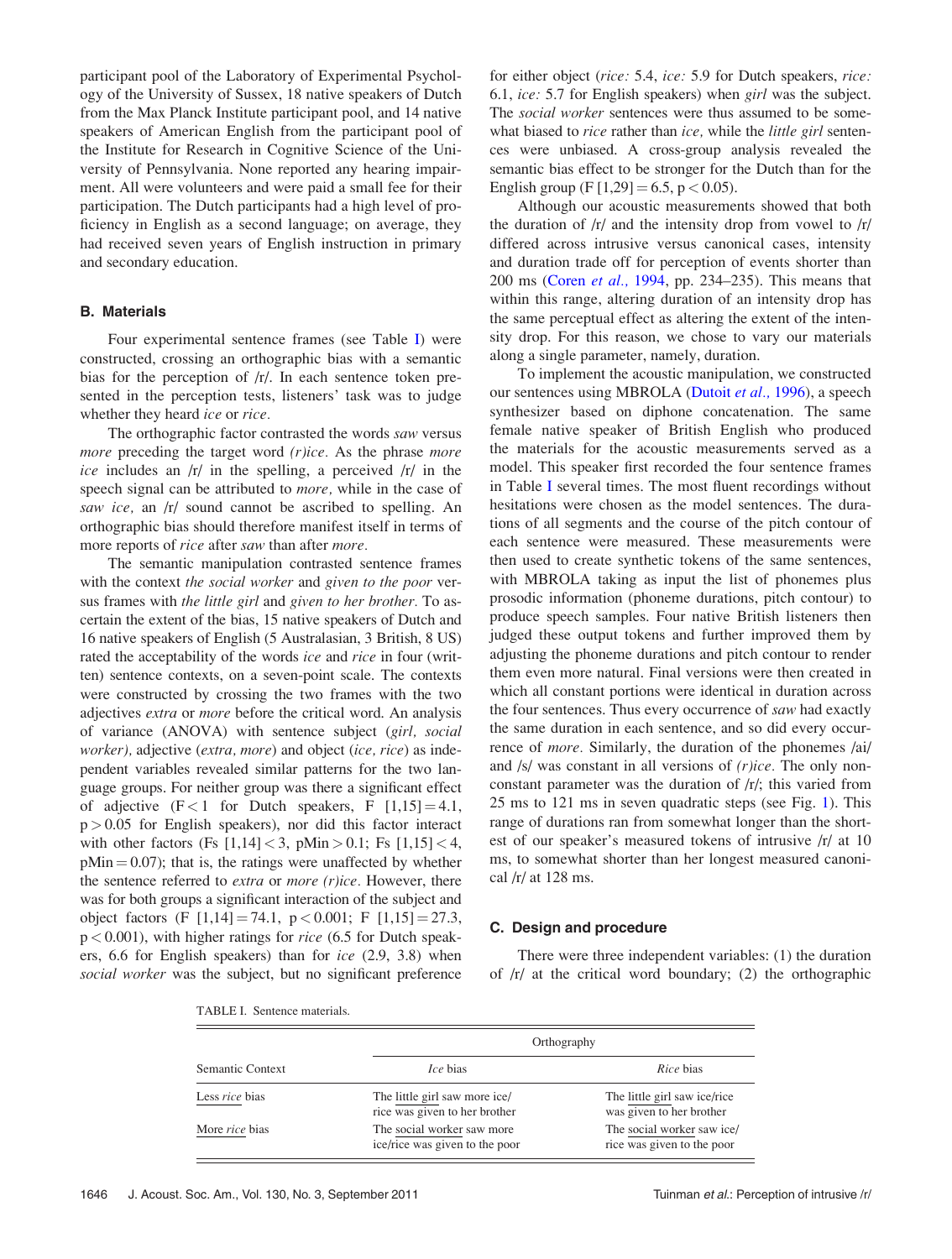<span id="page-5-0"></span>

FIG. 1. Percentages of rice identifications in perceptual experiments with British English, American English and Dutch listeners, as a function of the duration of  $/r/$  at the word boundary in the input, the orthography of the pre-boundary word (more vs saw), and the semantic context of the sentence (the little girl ... to her brother vs the social worker ... to the poor).

manipulation: sentences with more  $(r)$ ice versus with saw  $(r)ice$ ; (3) the semantic manipulation: sentences with the little girl versus the social worker as subject. The dependent variable was the percentage of rice responses in each cell of the design.

In all three countries, the experiments were conducted on a standard PC running the NESU software. Participants were tested one at a time in a quiet room. They wore Sennheiser headphones, sat at a comfortable reading distance from the computer screen and had a two-button response box in front of them. Instructions were given in English (also to the non-native participants); these informed participants that on each trial they would hear an English sentence and see the words *ice* and *rice* on the computer screen. They were asked to press the right button labeled rice if the sentence they heard contained the word rice, and to press the left button labeled ice if the sentence contained the word ice. The 280 stimulus sentences (seven /r/-durations  $\times$  four sentences  $\times$  10 repetitions) were presented in a random order which was different for every participant.

The experiments started with four practice trials. Each trial (practice or experimental) began with 150 ms of blank screen, after which the words ice and rice appeared in the upper left and upper right corners of the screen. After a further 450 ms the sentence was presented over the headphones. From the onset of  $/r/$  in the sentence, participants had four seconds to press one of the buttons. Their response caused the other word to be removed from the screen, so that it could be seen that the answer had been registered by the computer. If participants did not respond within this time limit, a stopwatch appeared on the screen to remind them to react more rapidly. After each button press, the next trial started after a one-second interval. Participants could take a break after every 50 trials and continued when they were ready. Additionally, reaction times (RTs) were recorded from onset of the target word  $(r)$ ice, although the percentage of rice judgments was the principal dependent variable.

### D. Results and discussion

Figure 1 shows the percentage of *rice* judgments as a function of the three independent variables, separately for each experimental population. It is clear at a glance that the three groups' response patterns all differed from each other. British English listeners produced four closely similar functions for the four sentences, with a smooth categorical curve along the durational continuum. For both the other groups there was, however, separation between the response functions for sentences with saw (squares) versus more (circles), suggesting that each of these groups was affected by the orthographic factor. However, the two latter groups' functions are far from identical; they differ in relative categorical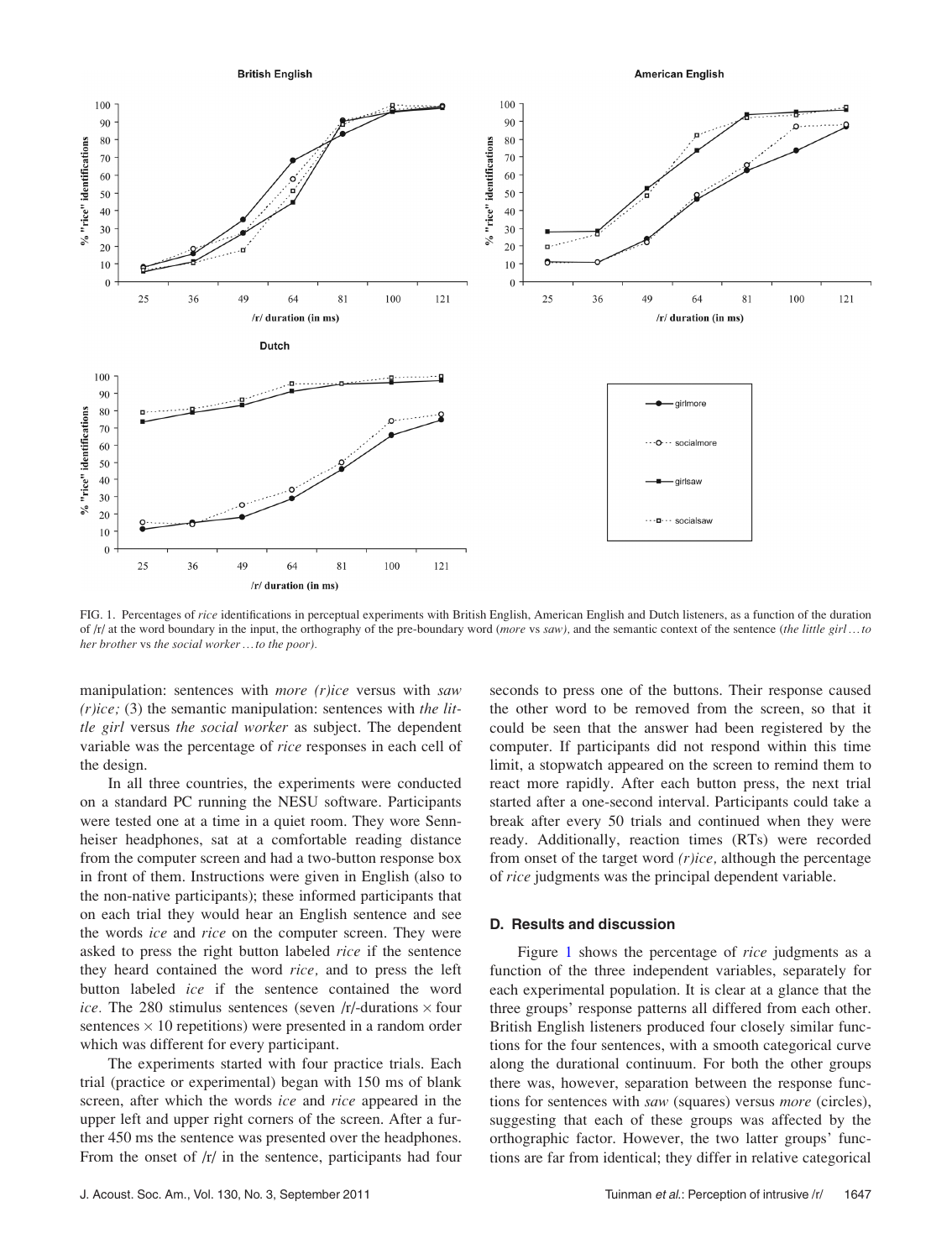<span id="page-6-0"></span>shape, in degree of separation between the more and the saw sentences, and in whether or not there is a difference between the little girl and the social worker sentences.

#### 1. British English listeners

The native listeners' responses were analyzed first. Individual means for each combination of /r/-duration, orthography, and semantic context were calculated. These means were then logistically transformed (see, e.g., Dixon, 2008, for the necessity of such transformation) and subjected to an ANOVA with Orthography, Context, and /r/-duration as independent variables. This analysis revealed no significant main effect of Orthography [F(1, 17) = 4.4,  $p > 0.05$ ], no main effect of Context ( $F < 1$ ), but a significant effect of  $/r$ . duration [F(6, 102) = 379.1,  $p < 0.001$ ], reflecting the increasing proportion of rice responses as duration of the /r/ increased.

In addition, there were two significant interactions: a two-way interaction between orthography and /r/-duration and a three-way interaction between orthography, context, and /r/ duration. To examine these interactions, ANOVAs with the independent variables orthography and context were conducted on all levels of the /r/-duration continuum. Effects of orthography and context were only observed at steps 2-4 of the /r/-duration continuum (as is visible in the British English panel in Fig. [1\)](#page-5-0). At step 2, there was an effect of orthography  $[F(1, 17) = 8.2, p < 0.05]$ , with more *rice* responses when there was an orthographic bias against an onset-/r/ (15% rice responses after more vs 9% rice responses after saw; note that these percentages are based on the estimated marginal means transformed back from log odds to a percentage value). At step 3, there were effects of both orthography  $[F(1, 17) = 5.9]$ ,  $p < 0.05$ ]—again in the unexpected direction (29% rice responses after *more* vs 19% after *saw*)—and context  $[F(1,$  $17) = 12.2, p < 0.01$ , also in the unexpected direction (girl: 35% rice response, social worker: 27%). At step 4, there was a significant interaction between orthography and context  $[F(1, 17) = 11.3, p < 0.01]$ : the effect of context was in the expected direction for saw sentences, but in the opposite direction for *more* sentences (see Fig. [1\)](#page-5-0).

The native listeners' response pattern is thus driven by the acoustic evidence for /r/, with no systematic effect of either of our other two manipulations. These listeners treat longer /r/ as a canonical /r/ in onset position, shorter /r/ as an intrusive /r/.

#### 2. Non-native listeners

The performance of the Dutch listeners and of the American English listeners was then compared to that of the native listener group. Table  $\Pi$  shows the interaction terms (with the language factor) arising from these two analyses. It can be seen that the two groups differ in similar direction (though often in differing degree) from the British English listeners.

In both cases the interaction of language and /r/-duration was highly significant, reflecting the lesser dependence of the two non-native groups' responses on the duration manipulation, compared with the native group. In the figure, this can be seen as flattening of the response curves across the duration continuum, in comparison with the categorical function evident in the native responses. In both cases, also, there was an interaction of language with orthography; although there was no main effect of the orthographic factor in the native responses, there was such an effect for each of the non-native groups. This can be seen in the figure in the separation of the response functions for saw sentences versus for more sentences for each of the non-native groups, but not for the native group. Further, in both cases there is a threeway interaction of language, orthography and  $/r$ -duration; this reflects the fact that, as noted above, there was a reverse effect for a few points on the /r/ continuum for the native listeners, but always an effect in the predicted direction for the other two listener groups. This interaction for the Dutch listeners is stronger and also captures the flattening of the saw sentence curves visible in the figure.

Two interactions with language appeared only for the Dutch listeners: they showed a main effect of semantic context (visible in Fig. [1](#page-5-0) as a consistent slightly higher proportion of rice responses to social worker than to girl sentences) shown by neither of the other groups, and they alone showed a three-way interaction of language, context and /r/-duration. The latter reflects the fact that the context effect for Dutch listeners was constant over the /r/-duration continuum, which was not the case for British English listeners (again, see above).

Thus neither non-native group produced a response pattern mimicking that of the native group. The Dutch group,

TABLE II. Interaction terms for ANOVAs comparing British English listeners with Dutch and with American English listeners. Asterisks denote significance level of interaction (\* = < 0.05; \*\* = < 0.01; \*\*\* = < 0.001).

|                                                        | Native Language |            |                  |          |
|--------------------------------------------------------|-----------------|------------|------------------|----------|
| Interaction terms for the comparison with BE listeners | Dutch           |            | American English |          |
|                                                        | df              | F          | df               |          |
| Orthography                                            | 1,34            | $140.2***$ | 1,30             | $8.1**$  |
| Semantic Context                                       | 1,34            | $4.7*$     | 1,30             | $\lt 1$  |
| $/r$ -Duration                                         | 6,204           | 44***      | 6,180            | $5.7***$ |
| Orthography * Context                                  | 1,30            | $\lt 1$    | 1,30             | 4.1      |
| Orthography $*/r$ -Duration                            | 6,204           | $19.7***$  | 6,180            | $2.3*$   |
| Context $*/r$ -Duration                                | 6,204           | $2.4*$     | 6.180            | 1.6      |
| Orthography * Context * /r/-Duration                   | 6, 204          | 1.4        | 6,180            | 2.1      |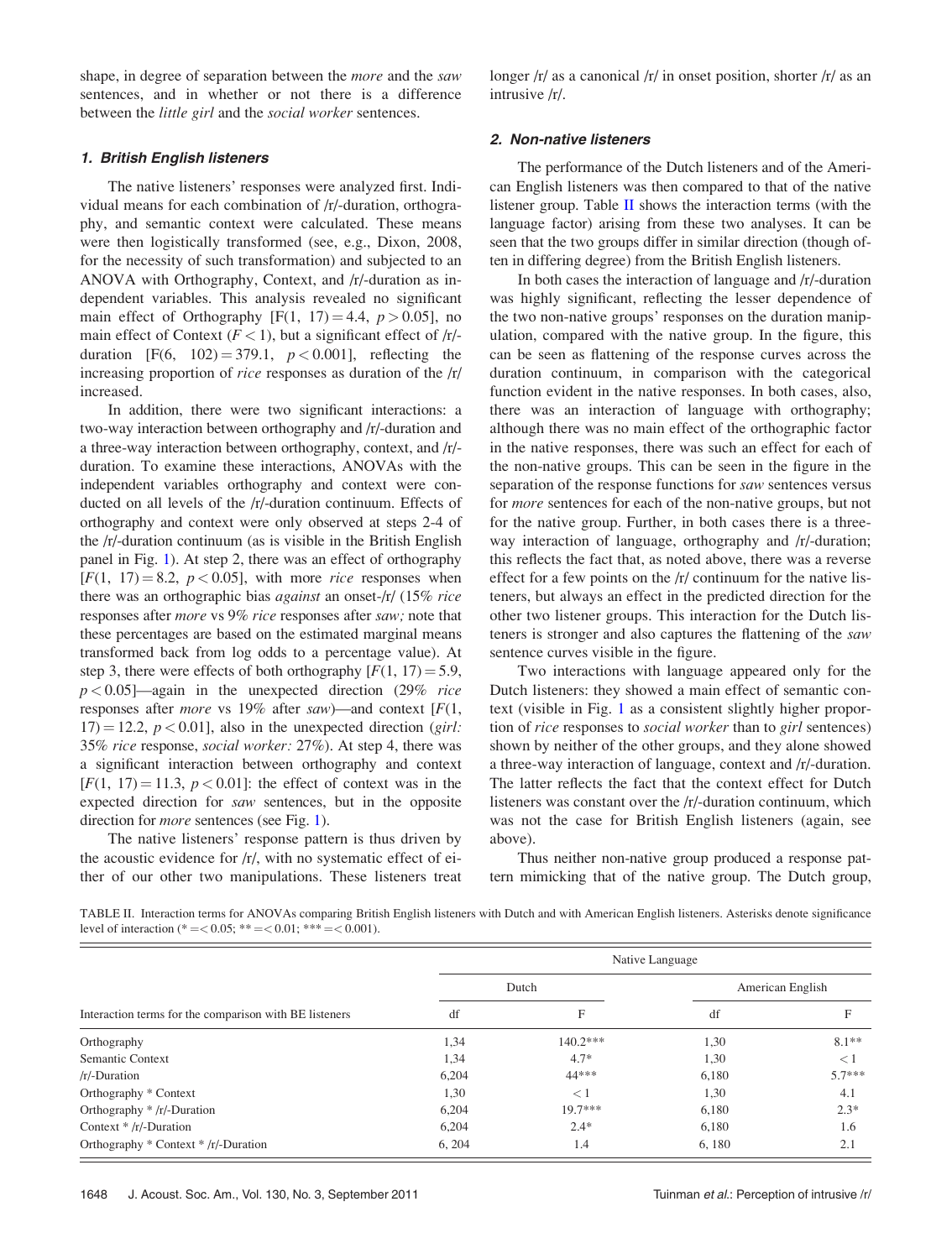with a different native language, differed from the native listeners more strongly than did the American group with only a varietal separation. This difference of relative similarity to the native group can be seen in Fig. [1](#page-5-0), and is evident in the F-values which differ by more than an order of magnitude across the two analyses in Table [II.](#page-6-0) Finally, note that the mean RTs of the British and American English listeners also did not differ (688 vs 690 ms), while the responses of the Dutch listeners were much slower (mean 952 ms). Subanalyses of the British English data revealed no difference between participants with slow versus fast mean response times; neither of these subsets showed either an effect of context or an effect of orthography in the expected direction.

### IV. GENERAL DISCUSSION

The results of our perceptual experiments closely followed the predictions laid out in the Introduction. First, the durational differences between intrusive and canonical /r/, revealed by our acoustic analyses, formed as predicted the basis of the response pattern by native listeners. Second, listeners with another language failed as predicted to match the native sensitivity to the acoustic patterning of this connected speech process. Third, the responses of cross-dialect listeners resembled the native pattern, though again they did not match it.

In confirmation of the claims in phonetic descriptions of intrusive /r/ [\(Cruttenden and Gimson, 1994\)](#page-10-0), the speaker whose utterances we analyzed made consistent and substantial acoustic distinctions between the tokens of canonical /r/, in word onset position, and the tokens of /r/ she intruded between vowels at a word boundary. We predicted on the basis of the perceptual findings from other connected speech processes that the difference between the two types of /r/ should then be easily accessible for native listeners. In this respect, intrusive /r/ thus patterns similarly to other linking phenomena that have been tested in both speech production and perception, such as liaison in French, whereby segments not pronounced in citation-form utterances of a word will surface in running speech when the word precedes a wordinitial vowel. Such liaison segments are also significantly shorter than the same segments' canonical pronunciations, and listeners resolve ambiguity by exploiting the segment duration (Spinelli et al., 2002, 2003). In that there is always an orthographic source for the surfacing segment, the phenomenon of liaison in French actually resembles British English linking /r/ more closely than intrusive /r/; we would predict that British listeners could similarly exploit segment duration to identify a linking /r/. The present results demonstrate that they can certainly distinguish intrusive from canonical /r/ on the basis of acoustic evidence alone.

The responses of the British English native listeners were highly categorical: short /r/s were reported as intrusive, long /r/s as canonical. These listeners made no use of the other factors that we had built into the materials; the semantic context had no impact on their responses at all, and the only statistically noticeable effect of the orthography comparison was in the direction opposite to what an orthographic sensitivity would induce. In fact, the latter result could also have arisen purely from durational processing. In natural speech, a sentence complement that does not begin with a conjunction is often signaled by a prosodic break, in the form of pre-boundary lengthening and initial strengthening of the post-boundary onset phoneme (Cho [et al.,](#page-10-0) 2007). After saw, but not after *more*, the critical word (*r*)ice in our materials began the complement. If British English listeners interpreted a long /r/ after saw as a preboundary-lengthened intrusive /r/ rather than as an (insufficiently lengthened) onset /r/, their tendency to fewer rice responses after saw just in the ambiguous portion of the continuum would, like every other aspect of their response pattern, attest to their fine-grained sensitivity to the durational structure of their native speech.

Neither the sensitive appreciation of the acoustic realization of /r/ shown by the native British listeners, nor their concentration on the acoustic information to the exclusion of other variation, were replicated in the two non-native listener groups. Here our predictions were again borne out in that while both groups showed similar differences from the British listeners, the cross-language difference was much larger than the cross-dialect difference. First, both non-native groups produced shallower identification functions than the British group over the  $\vert r \vert$  duration continuum; that is, although they too attended to the acoustic manipulation, their use of it was less sensitive than that of the native listeners. Second, both American and Dutch listeners were affected by the written form of the words they heard, and gave fewer onset /r/ responses when the /r/ sound could have been attributed to the letter  $r$  in *more*, which, as we saw, the native listeners did not do at all. In each case the discrepancy between the native and the non-native results was greater for the cross-language than for the cross-dialect comparison. Finally, further differences appeared in the cross-language but not in the cross-dialect comparison: Dutch listeners were the only ones who showed sensitivity to the semantic bias built into our materials, and were the only ones to allow orthography to modulate their use of durational information.

Our prediction that listeners with another language would fail to show nativelike performance with intrusive /r/, despite high proficiency in the target language, was motivated by the evidence from non-native phoneme and word perception. In the particular case of Dutch listeners to English, high listening proficiency and wide exposure to native input does not stop these listeners experiencing substantial confusion between minimal word pairs differing only in a contrast that appears in English but not in Dutch (e.g., the vowels in cattle versus kettle, or the word-final voicing distinction in robe vs rope; Broersma and Cutler, 2008, 2011). Our present results suggest that unfamiliar phonological processes can cause similar confusion. Although, as already noted, British English is widely available in the Dutch media and is the target pronunciation taught in Dutch schools and universities, the process of /r/-insertion, like all other casual speech phenomena, is not explicitly taught. Moreover, the process is completely absent from Dutch.

Previous findings also underlay our decision to incorporate in our materials both an orthographic and a semantic manipulation, and as in the prior cases ([Escudero](#page-10-0) et al., [2008;](#page-10-0) [Bradlow and Alexander, 2007](#page-10-0)), each manipulation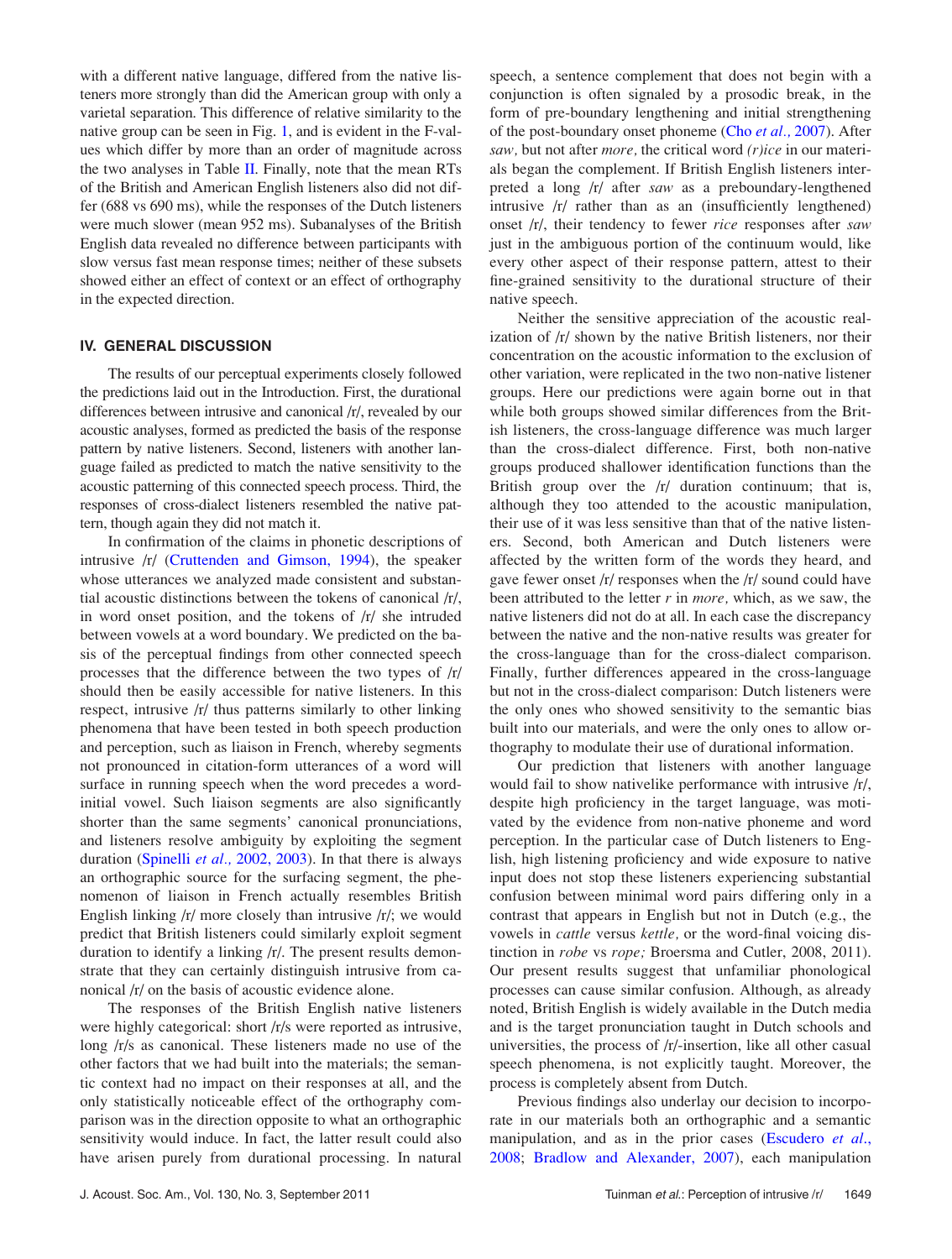had a significant effect on the response patterns of our crosslanguage listeners. Though offline judgements had suggested that English-speakers were also sensitive to our semantic manipulation (albeit to a lesser extent than Dutch-speakers), in practice neither English-native group based their responses on this factor.

Contrasting with the performance of our Dutch listeners, advanced L2 learners tested by Darcy et al. [\(2007\)](#page-10-0) could to some degree compensate for a type of assimilation unfamiliar from their L1, as noted in the Introduction. However, although both assimilation and /r/-insertion fall into the general class of connected speech phenomena, they are in many ways different. Assimilation alters the nature of the evidence for a segment (e.g., its place of articulation or voicing), but insertion adds evidence that is in principle compatible with an additional segment. Assimilation occurs widely across languages and listeners can compensate for unfamiliar assimilation processes in languages they do not know (e.g., general auditory processes allow Dutch listeners with no knowledge of Hungarian to compensate for the Hungarian assimilation process by which /lr/ sequences become /rr/; [Mitterer](#page-10-0) et al., 2006a[,b](#page-10-0)). The /r/-insertion process, in contrast, is far less common. It is certainly not an automatic process in speech production; the cross-boundary vocalic sequences that trigger it in British English also feature in varieties of English which do not show this insertion, as well as in Dutch and other languages which likewise do not show it. Further, though the process is widespread in British English ([Foulkes and Docherty, 1999\)](#page-10-0), some speakers variably suppress it for socially motivated reasons ([Broadbent, 1991;](#page-10-0) [Gussenhoven and Broeders, 1997\)](#page-10-0). (Note that the resulting variable occurrence may make it yet more difficult for non-native listeners to interpret an intrusive /r/ correctly when they hear one.) Our results show that the perceptual processing of /r/-insertion patterns quite differently from that of assimilation; non-native listeners do not respond to it as native listeners do.

In the cross-dialect case, however, our study suggests that the listening difficulty resulting from /r/-insertion is not of the same order as the difficulty experienced by the crosslanguage listeners. In this our results are in line with those of Cutler et al. [\(2005\),](#page-10-0) who found that a dialect mismatch caused less difficulty in phoneme perception than a language mismatch. In our experiment, American listeners did not attain native listener levels in their categorization of intrusive versus canonical /r/, and they were sensitive to the orthographic factor ignored by the native listeners, but the strongest influence on their responses came, as with the native listeners, from the durational evidence for /r/.

From the small literature on cross-dialect speech perception, it appears that different varieties of the same language can encourage attention to different cues to the same contrast (e.g., [Miller and Grosjean, 1997;](#page-10-0) [Kirby, 2010\)](#page-10-0); but the flexibility that speakers of the same language show in speech perception can allow rapid adjustment, especially if contextual cues are available. Thus within regional dialects of American English, [Clopper and Bradlow \(2006\)](#page-10-0) found that perception of predictable sentences in noise was not adversely affected by a speaker/listener mismatch in regional dialect, and [Sumner and Samuel \(2009\)](#page-10-0) found that General American speakers' difficulties in recognizing words produced with a New York accent could easily be removed by semantic priming. [Otake and Cutler \(1999\)](#page-10-0) found that suprasegmental structure differences across accent did not adversely affect accuracy of interpretation in minimal-pair decisions, although, as already noted, signal-detection measures showed that listeners with a mismatching dialect were both less sensitive to acoustic cues to the distinction in question, and more susceptible to bias. [Floccia](#page-10-0) et al. (2006) observed that adjustment to regional accent occurred during their experiments. Within regional dialects of British English, [Evans and Iverson \(2004\)](#page-10-0) showed that listeners could alter their goodness rating for vowels according to the dialect (northern versus southern) of the carrier phrase in which the tokens occurred. Interestingly, this pattern of alteration was shown by northern speakers who had been living for years in a southern dialect area, but not by northern speakers who had remained living in the north (despite the fact that the southern variety is dominant in British media so that the northern listeners would have been regularly exposed to it).

This latter result raises the possibility that the value of exposure may principally be felt at the higher exposure ranges. Immersion, in other words, can produce learning though more or less regular encounters with a particular variety cannot. Further evidence for this may be found in the findings of [Scott and Cutler \(1984\),](#page-10-0) who studied British listeners' perception of connected speech processes in American English. British listeners are (and were at the time of Scott and Cutler's testing) regularly exposed to American speech via television and cinema. Nonetheless, the Britishresident listeners did not succeed in matching American listeners' performance at deriving syntactic information from the patterns of cross-word-boundary flapping (e.g., to distinguish If you want to eat, early lunch will be served from If you want to eat early, lunch will be served). A group of British residents of Chicago, however, did show nativelike ability to do this, and interestingly, their ability to do it was not correlated with length of residence, which varied from one to 30 yr. The perceptual learning which, within the native language, efficiently supports adjustment to new talkers [\(Norris](#page-10-0) *et al.*, 2003), can lead to adjustment to a new variety if the majority of talkers one encounters every day use that variety.

The perceptual adjustment to dialectal varieties that these findings indicate does not appear to hold for different latelearned languages, however. Immersion does not remove the perceptual difficulty of phoneme repertoire mismatch for second-language listeners (e.g., [Ingram and Park, 1998](#page-10-0)). The advantage of a largely identical phoneme repertoire, vocabulary and higher level linguistic processes across varieties of one and the same language supports perceptual learning for speech in a way that cannot be equaled across languages. The connected speech processes that affect phoneme realization, we conclude, pattern similarly in this respect to the more well-studied processes of phoneme identification.

In conclusion, our results show that native listeners efficiently exploit the durational cues which are reliable correlates of /r/-insertion. Listeners of another language exploit these cues less effectively, and fall back on semantic context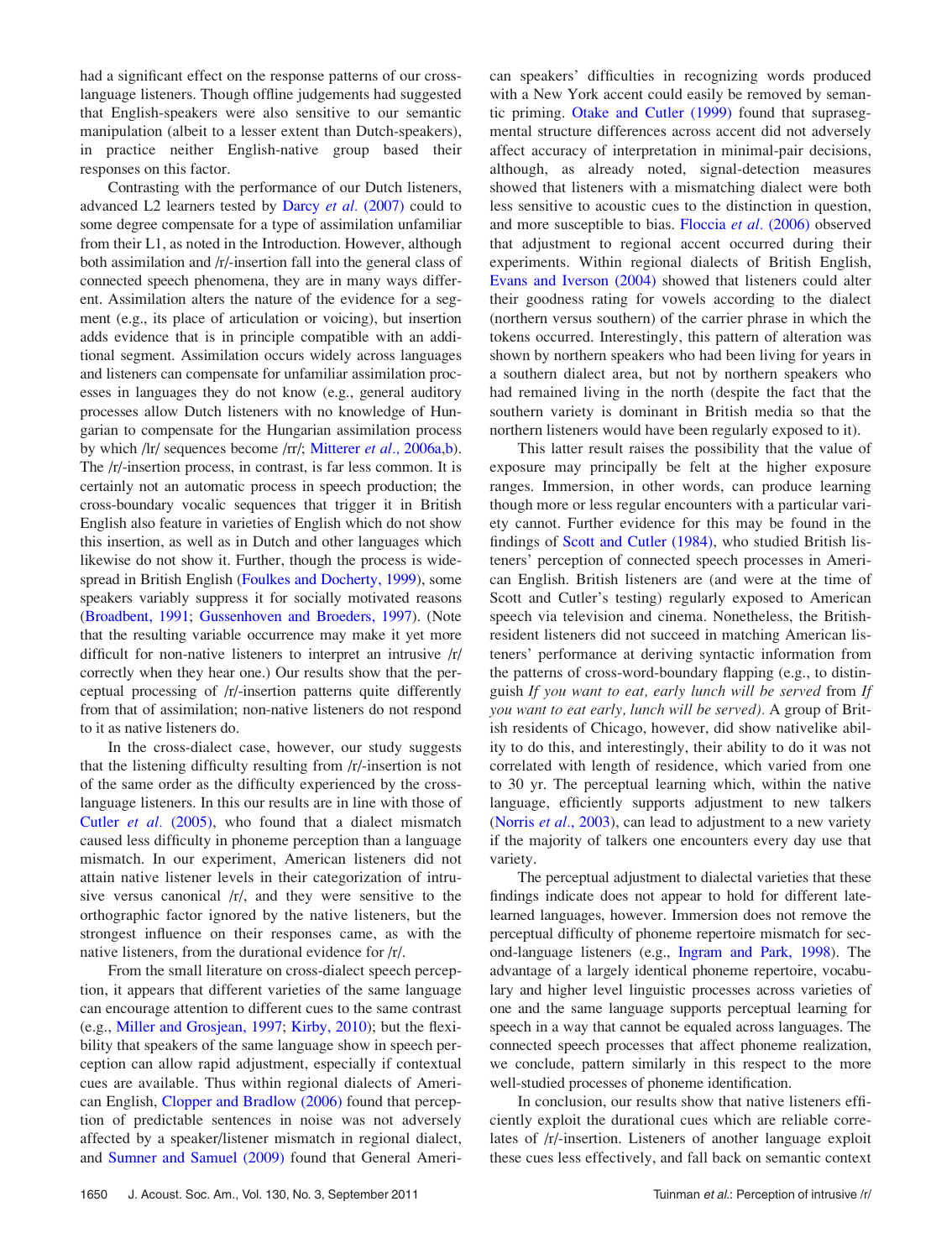and orthographic information. Listeners with a different dialect are more native-like than listeners with a different language. That is, native listeners keep Laura Norder in her place, listeners with another dialect also know where Laura should go, and only non-native listeners are not sure what to do with her.

## ACKNOWLEDGMENTS

This research was supported by a research stipend from the Max Planck Society and a Fulbright grant, both awarded to the first author. We thank Alan Garnham for making the British English listener population available, Delphine Dahan for making the American English listener population available, Leah Roberts for recording the speech materials, and Laurence Bruggeman for technical assistance. The acoustic measurements of /r/ were reported to the 16th International Conference of Phonetic Sciences, Saarbrucken ([Tuinman](#page-10-0) et al., 2007).

# APPENDIX

| Sentence                                                                            | Mean $/r/$<br>duration (ms) | Mean intensity<br>decrement<br>(dB) |
|-------------------------------------------------------------------------------------|-----------------------------|-------------------------------------|
| A few days ago, I saw aces when I looked at<br>my cards.                            | 56.5                        | 1.3                                 |
| A few days ago, I saw races from the British<br>Superbike Championship.             | 69.8                        | 11.1                                |
| I heard that Canada aided the area of Lesotho<br>in Africa.                         | 63.3                        | 2.0                                 |
| I heard that Canada raided the area of Lesotho<br>in Africa.                        | 84.9                        | 7.1                                 |
| I really thought that I saw air burning.                                            | 71.8                        | 2.8                                 |
| I really thought that I saw rare animals.                                           | 93.6                        | 6.2                                 |
| Did you know that the terracotta ear of the<br>statue was broken?                   | 64.7                        | 1.1                                 |
| Did you know that the terracotta rear of the<br>statue was broken?                  | 80.8                        | 8.7                                 |
| My brother likes extra ice when he has dinner.                                      | 64.7                        | 2.8                                 |
| My brother likes extra rice when he has<br>dinner.                                  | 83.3                        | 8.0                                 |
| I think that Rebecca owes a lot to London.                                          | 64.8                        | 2.8                                 |
| I think that Rebecca rows a lot to London.                                          | 86.8                        | 8.9                                 |
| In north Malaysia itches are number one on<br>the list of annoyances.               | 65.8                        | 4.4                                 |
| In north Malaysia riches are frowned upon.                                          | 100.5                       | 7.5                                 |
| And then Emma ejected the cassette.                                                 | 60.6                        | 1.3                                 |
| And then Emma rejected the cassette.                                                | 69.3                        | 5.2                                 |
| I read that people from China etch whenever<br>they feel like doing so.             | 64.6                        | 1.3                                 |
| I read that people from China retch whenever<br>they feel like doing so.            | 88.1                        | 7.0                                 |
| My youngest sister saw odes to Rome made<br>by many different people.               | 68.6                        | 0.2                                 |
| My youngest sister saw roads to Rome made<br>by many different people.              | 96.5                        | 9.1                                 |
| I saw on Discovery Channel that people in<br>Panama ate cows' eyes in former times. | 91.3                        | $-2.2$                              |
| I saw on Discovery Channel that people in<br>Panama rate David as the nicest city.  | 107.7                       | 1.3                                 |

| Sentence                                                                                                                | Mean $/r/$<br>duration (ms) | Mean intensity<br>decrement<br>(dB) |
|-------------------------------------------------------------------------------------------------------------------------|-----------------------------|-------------------------------------|
| My favorite grandma aged because her dog                                                                                | 87.4                        | 2.4                                 |
| suddenly died.<br>My favorite grandma raged because her dog<br>suddenly died.                                           | 112.8                       | 4.2                                 |
| Do you think it was sepia ash on her body?                                                                              | 72.6                        | 0.3                                 |
| Do you think it was sepia rash on her body?                                                                             | 88.1                        | 6.1                                 |
| We had not expected it, but suddenly Natasha<br>emitted a cry of pain.                                                  | 58.8                        | 2.9                                 |
| We had not expected it, but suddenly Natasha<br>remitted the money to us.                                               | 71.4                        | 3.6                                 |
| Usually, Sheila elates everybody with her<br>presence.                                                                  | 69.4                        | 7.8                                 |
| Usually, Sheila relates well to other people.                                                                           | 79.6                        | 12.4                                |
| The Broadway musical "Clarissa" evolves into<br>a deeply moving metaphor for the struggles of<br>an entire generation.  | 66.8                        | 1.1                                 |
| The Broadway musical "Clarissa" revolves<br>around a young American girl in London.                                     | 100.4                       | 8.1                                 |
| I read that the president of Algeria evokes the<br>idea of using nuclear weapons.                                       | 66.2                        | 3.2                                 |
| I read that the president of Algeria revokes his<br>decision to cut taxes.                                              | 87.3                        | 7.8                                 |
| I heard that the Australia alley is a nice street<br>to live in.                                                        | 74.5                        | 2.0                                 |
| I heard that the Australia rally lasts two<br>weeks.                                                                    | 94.1                        | 10.8                                |
| For Buddhists in India enunciation is of great<br>importance.                                                           | 73.5                        | 1.4                                 |
| For Buddhists in India renunciation is part of<br>their daily lives.                                                    | 96.7                        | 7.8                                 |
| We asked the children to draw apt presents for<br>Mother's Day.                                                         | 66.2                        | 5.2                                 |
| We asked the children to draw wrapped<br>presents for Mother's Day.                                                     | 80.4                        | 11.9                                |
| Obviously, the bourgeois eye expert was brag-<br>ging about his salary to his Harvard friends.                          | 88.0                        | 0.0                                 |
| Obviously, the bourgeois rye expert was brag-<br>ging about his salary to his Harvard friends.                          | 96.9                        | 8.5                                 |
| Davidson and Brooks claim to be thorough<br>ale-manufacturers.                                                          | 77.7                        | 4.9                                 |
| Davidson and Brooks claim to be thorough<br>rail-manufacturers.                                                         | 98.4                        | 12.9                                |
| The president of Russia eagerly awaits his<br>caviar.                                                                   | 62.4                        | 4.1                                 |
| The president of Russia regally decorated his<br>new office.                                                            | 100.7                       | 10.6                                |
| In this area anglers are still ice fishing.<br>In this area wranglers are experienced horse-                            | 78.6<br>86.2                | 1.5<br>5.4                          |
| back tour guides.<br>In postwar America aches and pains are usu-<br>ally ignored by people without health<br>insurance. | 68.2                        | 0.5                                 |
| In postwar America rakes and planes are sold<br>in hardware shops.                                                      | 91.3                        | 6.3                                 |
| You should use extra old cheese in this recipe.                                                                         | 62.3                        | 3.2                                 |
| You should use extra rolled oats in this recipe.                                                                        | 83.9                        | 8.2                                 |
| I think that the extra ink cartridges were too<br>expensive.                                                            | 53.2                        | 1.5                                 |
| I think that the extra rink did not result in<br>more ice skaters visiting it.                                          | 80.3                        | 4.8                                 |